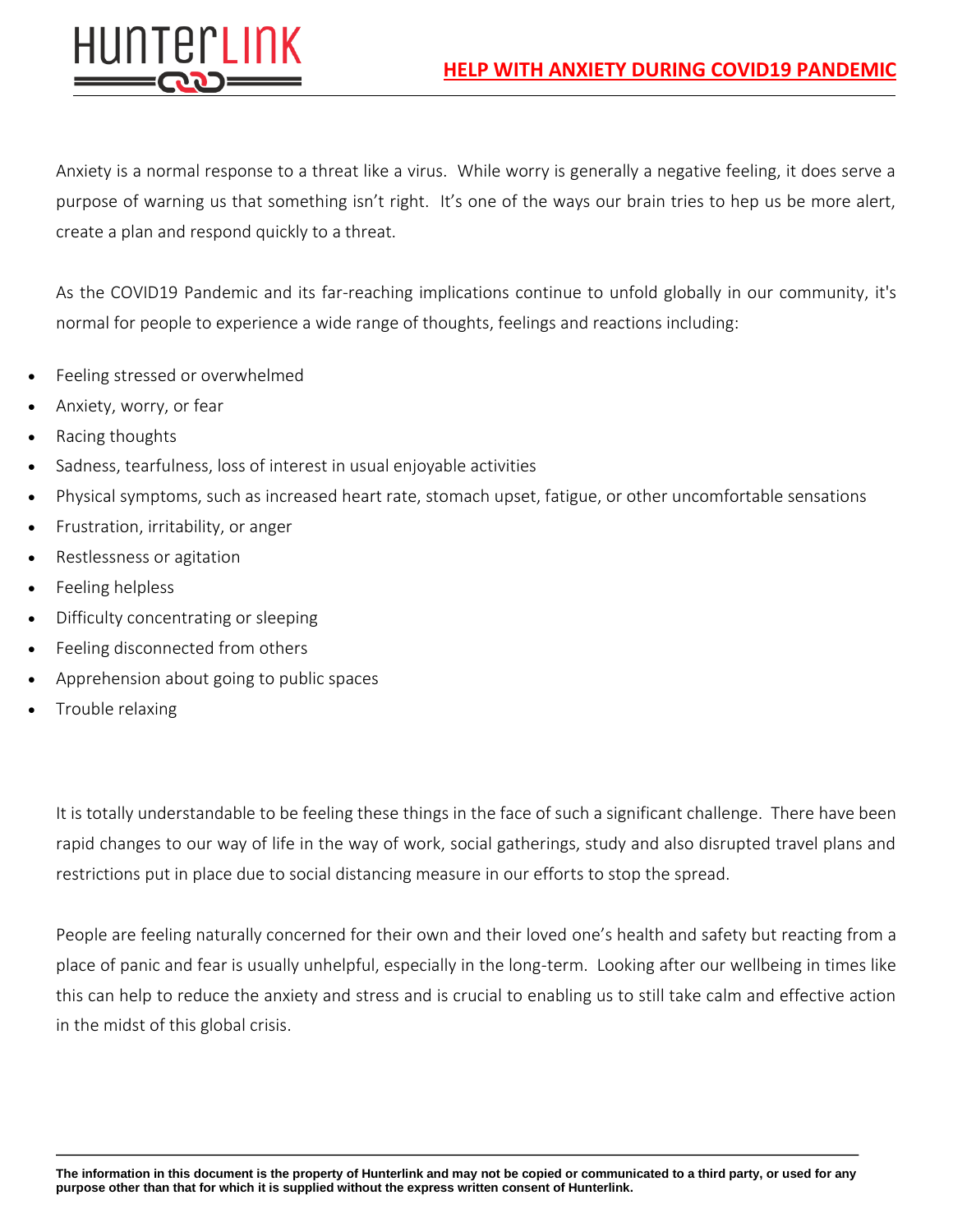

# Minimising Anxiety

Ways to minimise anxiety, stress and depression during the COVID-19 pandemic include:

- Limit exposure to media and implement breaks from watching, reading or exposing yourself to all of the news stories, including social media. Constantly hearing about the pandemic without giving your mind something else to concentrate on can be very upsetting.
- Self-care take care of yourself, mind and body. Take deep breaths, have a stretch, do a meditation. Try your best to eat healthy, well-balanced meals and exercise regularly. Get plenty of sleep and avoid alcohol and drugs
- Allow yourself time to unwind try to do some other activities that you enjoy
- Keep connecting with others talk with people over the phone or technology about your concerns and how you are feeling.

While our brain is signaling to our body that something is wrong it believes it is being attacked. To counteract this, we need to get up and move. Grounding yourself through your five senses can also kick-start your mind so that it can have a time of distraction from that topic and everything else that's going on.

Make sure that any information you are finding is from a credible source as stressing yourself out with rumours is not helpful. Understanding the actual risk of COVID-19 to yourself and people you care about can make the outbreak less stressful [Australian Department of Health](https://www.health.gov.au/news/health-alerts/novel-coronavirus-2019-ncov-health-alert)

There are steps you can take to help with your anxiety when you feel out of control or uncertain and that is to focus on the actions that are in our control.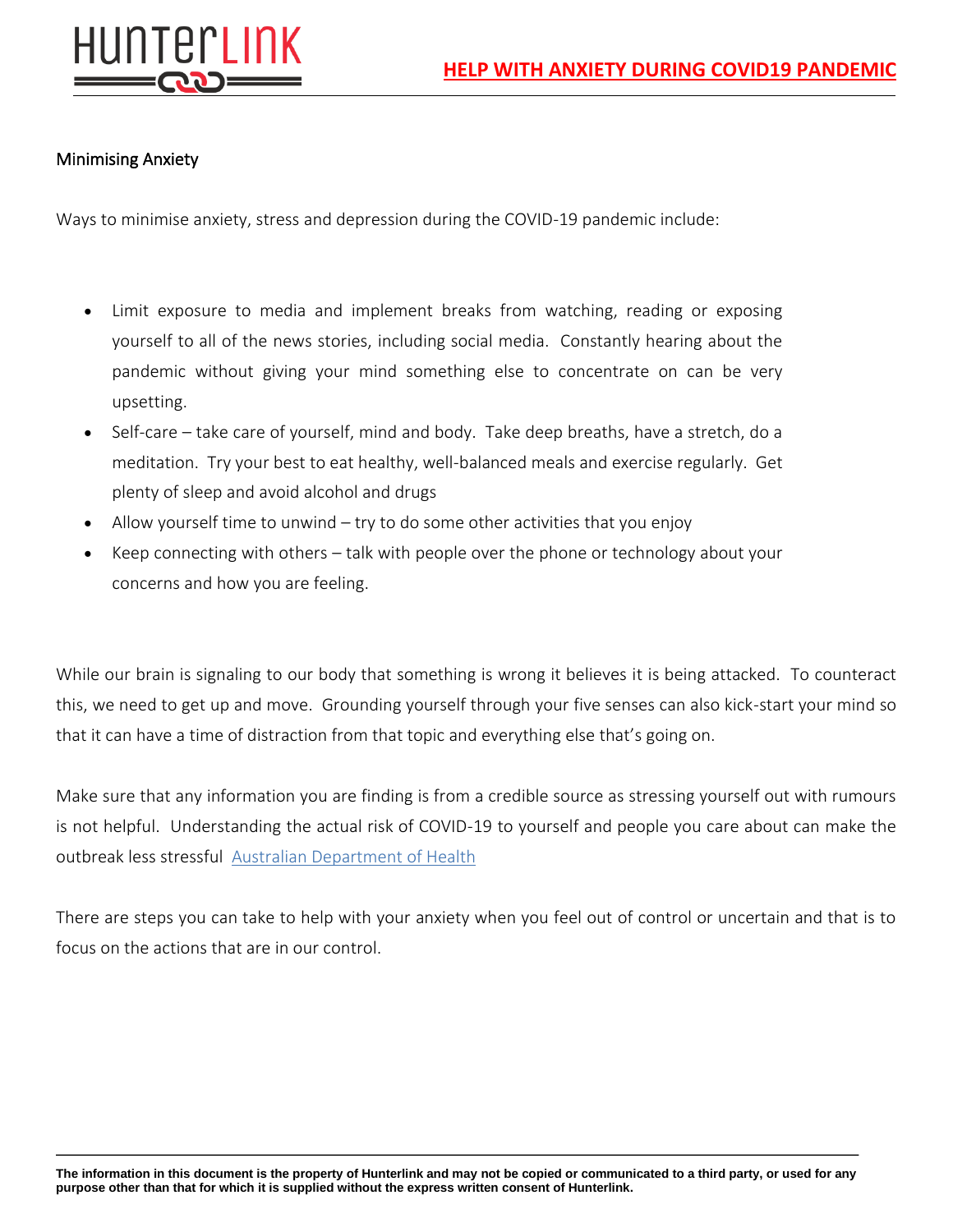

### Protect yourself and others from COVID-19

We have been recommended important actions from the Australian Department of Health to implement to protect us against infection and prevent the spread including practicing good hygiene, self-isolation and social (physical) distancing.

During an outbreak, proper hand-washing is your best defense against a virus. Follow the evidence-based advise to wash for 20 seconds or more using soap and water and use hand sanitisers. If addition forego hugging and hand-shakes and embrace 'low-touch' solutions such as the elbow bump.

#### Acknowledge your feelings

Whatever you are feeling right now is okay. Allow yourself time to notice and express what you are feeling. Try talking with others or journaling your feelings or channeling your emotions into something creative such as drawing, music, painting. Mindfulness or meditation exercises can help us stay grounded in such an emotional storm. You can let your thought and feelings come and go as they need in their own time without getting overwhelmed by them.

#### Maintain your day-to-day activities and a routine as much as possible

Having a healthy routine can have a positive impact on your thoughts and feelings during this time of distress. Go back to basics: eating healthy, doing some exercise, getting enough sleep and doing things you enjoy.

Prioritising good sleep is necessary as research has shown that well-rested people are better at fending off viruses. Exercising and eating well is always good advice but worth emphasising during times like this. Daily exercise can help promote feelings of well-being and boost your immunity. Physical activity also protects against symptoms of anxiety. What you eat also improves your outlook and a diet rich in fruits and vegetables, whole grains and lean protein helps reduce symptoms of anxiety and depression.

Even if you are in self-quarantine or working from home there are ways to look after yourself. Its natural during this time of change for our minds to focus on the usual activities we may not be able to do at the moment so make a conscious shift to focus on things you can do or those that we may have more opportunity to do now we are home more often. Some ideas could be to: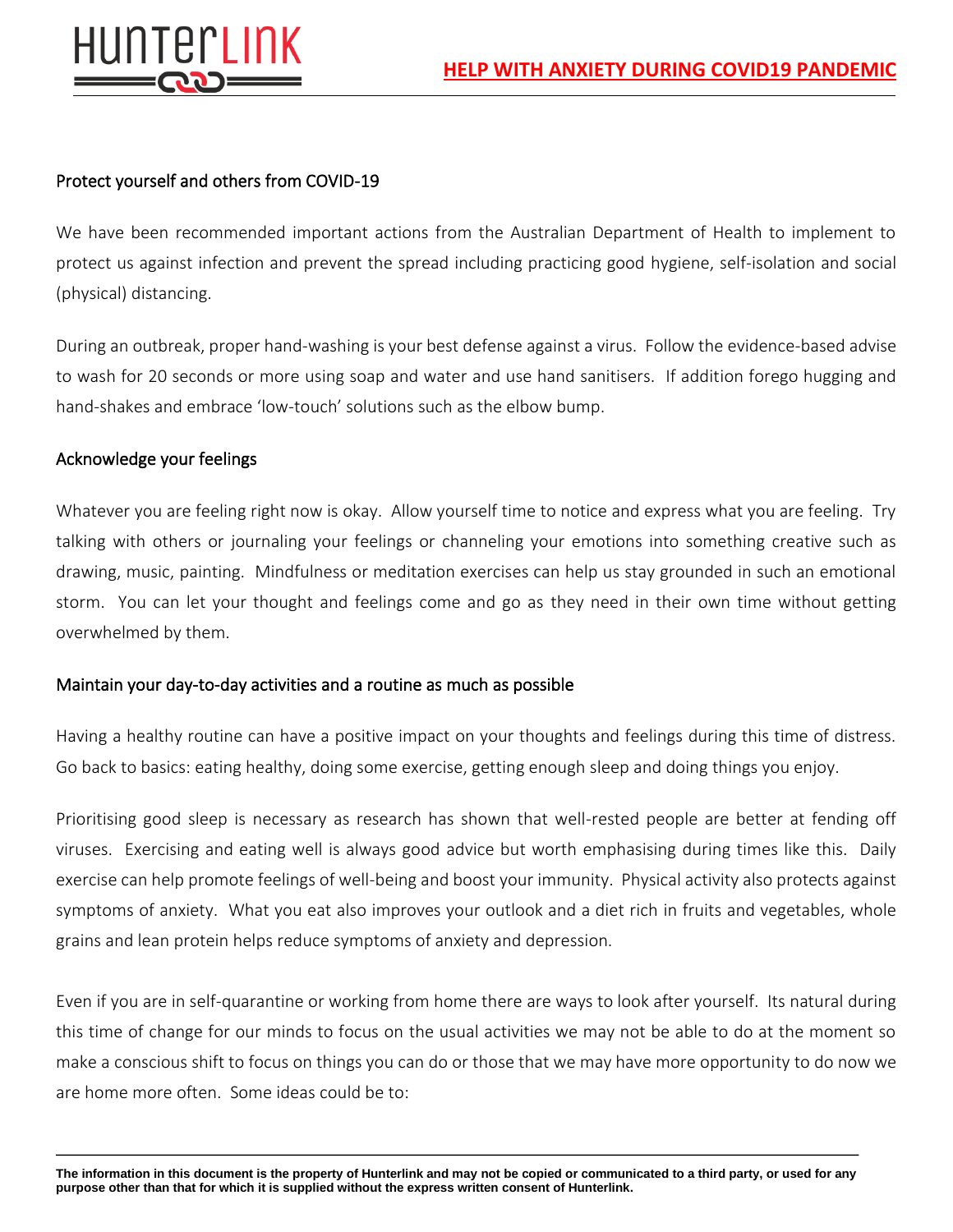

- Keep learning and maintaining your study
- Read a book
- Listen to a podcast
- Try out a new hobby or skill (e.g., cook a new recipe, play an instrument, learn a language, learn how to sew, gardening)

Planning your day is a good idea as the disruption to your normal routine can be stressful. Spend time writing down how you want to spend your day as creating and sticking to a new routine will give you a sense of order and normality.

Feel productive by making a list of all those things you always mean to get done but never get around to. It could be sorting your wardrobe, fixing things around your living space or clearing the yard. These types of tasks can make you feel productive and give you a sense of accomplishment. Cleaning up your living space can also make you feel calmer and more positive.

If you want to take time off to rest and not be productive that's also fine. Listen to your body.

### **Contribute**

Showing care towards family, friends, colleagues or vulnerable people in our community is even more important during times like this. It can foster a sense of hope, purpose and meaning. Some ideas can be to:

- Send someone you care about a message of encouragement or affirmation
- Cook, pack and deliver a meal to someone in your neighbourhood
- Donate to a cause.

## Stay connected

Remember that physical distancing does not need to mean social disconnection.

Phone calls are great to stay connected but seeing someone's face can make a huge difference and lift your mood and make you feel less lonely. Finding a positive online community where you can make friends, get inspired and chat about things you care about is a great idea. Remember to try and reach out. You are probably not the only person feeling worried, bored or frustrated. It's a good time for a catch up, so don't be afraid to make the first move and reach out to someone you haven't heard from in a while. Send them a message and let them know that you care.